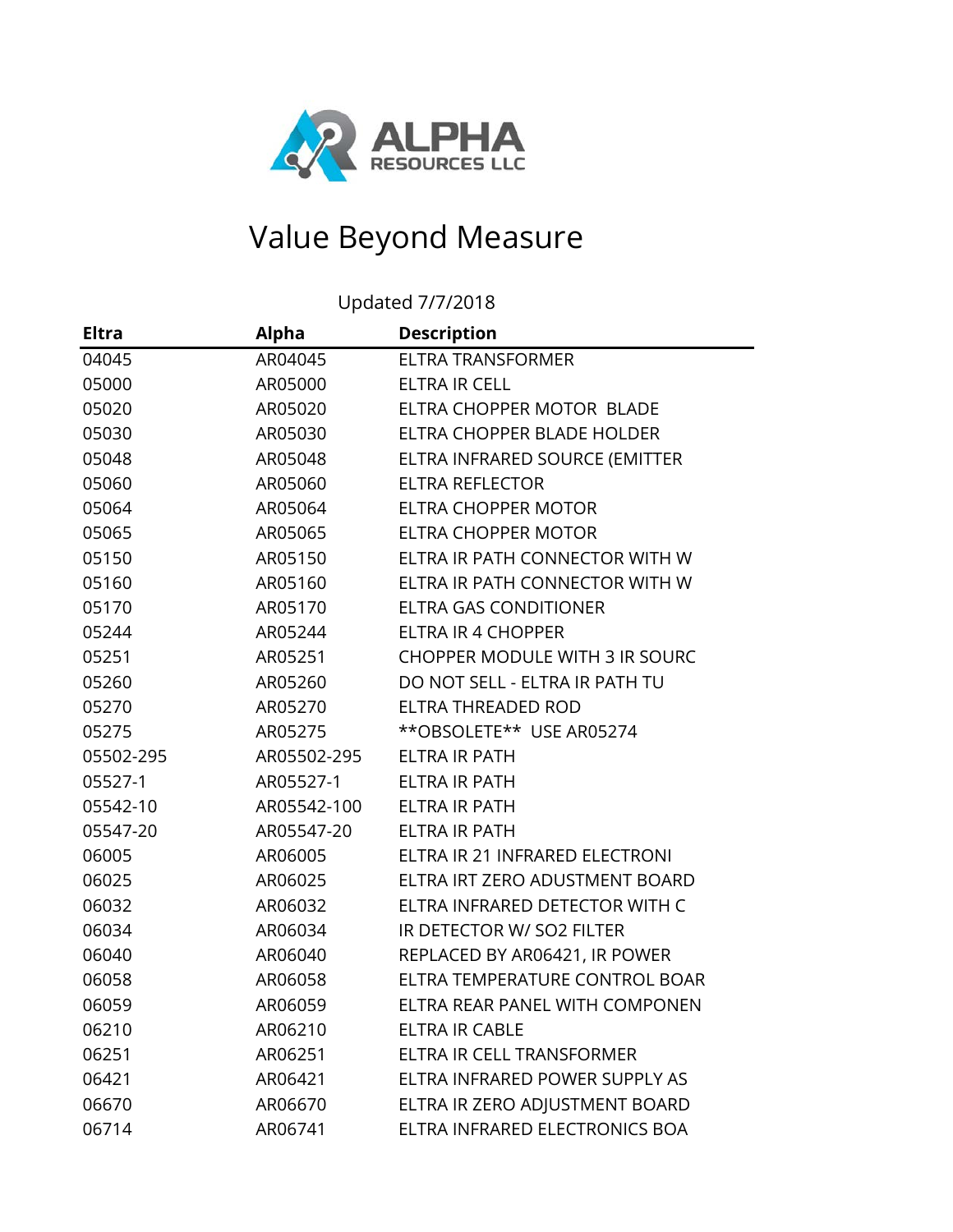| 09090 | AR09090      | <b>ELTRA REAGENT TUBE</b>            |
|-------|--------------|--------------------------------------|
| 09271 | AR09271      | REPLACED BY AR15270                  |
| 10169 | AR10169      | <b>ELTRA GLASS SUPPORT</b>           |
| 10196 | AR10196      | ELTRA GLASS SUPPORT                  |
| 11035 | AR11035      | ELTRA COOLING FAN                    |
| 11042 | AR11042      | ELTRA UPPER TUBE HOLDER              |
| 11045 | AR11045      | ELTRA LOWER TUBE HOLDER              |
| 11062 | AR11062      | ELTRA REAGENT TUBE 160MM X 16M       |
| 11064 | AR11064      | REPLACED BY AR88400-0006             |
| 11064 | AR88400-0006 | ELTRA REAGENT TUBE 280MM X 16M       |
| 11091 | AR11091      | ELTRA DUST TRAP MECHANISM            |
| 11093 | AR11093      | ELTRA DUST FILTER PLUG               |
| 11105 | AR311        | <b>SST FILTER</b>                    |
| 11106 | AR11106      | ELTRA DUST FILTER CARTRIDGE          |
| 11110 | AR11110      | ELTRA FILTER HOUSING FOR AR 31       |
| 11115 | AR73040      | <b>CONNECTION TUBE 6X9MM 1 METER</b> |
| 11120 | AR11120      | ELTRA PAPER FILTER HOLDER            |
| 11170 | AR980        | IN LINE PARTICLE FILTER              |
| 11180 | AR980        | IN LINE PARTICLE FILTER              |
| 11185 | AR11185      | ELTRA PAPER FILTERS, PKG OF 10       |
| 11190 | AR11190      | ELTRA EXHAUST MUFFLER                |
| 11370 | AR11370      | SEE AR11000-2001 FOR CS800 AND       |
| 11376 | AR11376      | ELTRA FIXING PLATE FOR AR11822       |
| 11380 | AR11380      | ELTRA PNEUMATIC VALVE FOR FURN       |
| 11390 | AR11390      | ELTRA OXYGEN SOLENOID VALVE          |
| 11400 | AR11400      | ELTRA PRESSURE OUTLET SOLENOID       |
| 11408 | AR11408      | ELTRA PRESSURE SWITCH                |
| 11410 | AR11410      | OXYGEN STOP SOLENOID VALVE           |
| 11415 | AR11415      | ELTRA OXYGEN STOP SOLENOID VAL       |
| 11420 | AR11420      | ELTRA COIL COOLING SOLENOID VA       |
| 11430 | AR11430      | ELTRA VALVE V3                       |
| 11440 | AR11440      | ELTRA BYPASS SOLENOID VALVE          |
| 11470 | AR11470      | <b>ONE-WAY FILTER VALVE</b>          |
| 11480 | AR11480      | ELTRA ADJUSTABLE RESTRICTOR          |
| 11492 | AR11492      | ELTRA PRESSURE REGULATOR             |
| 11495 | AR11495      | ELTRA PURGE PRESSURE REGULATOR       |
| 11822 | AR11822      | ELTRA PNEUMATIC VALVE BLOCK          |
| 12016 | AR12016      | ELTRA GAS FLOW AND FURNACE CON       |
| 12044 | AR12044      | <b>ELTRA TRANSFORMER</b>             |
| 12045 | AR12045      | <b>ELTRA TRANSFORMER</b>             |
| 12080 | AR12080      | <b>ELTRA RECTIFIER</b>               |
| 12100 | AR12100      | <b>ELTRA TRANSFORMER</b>             |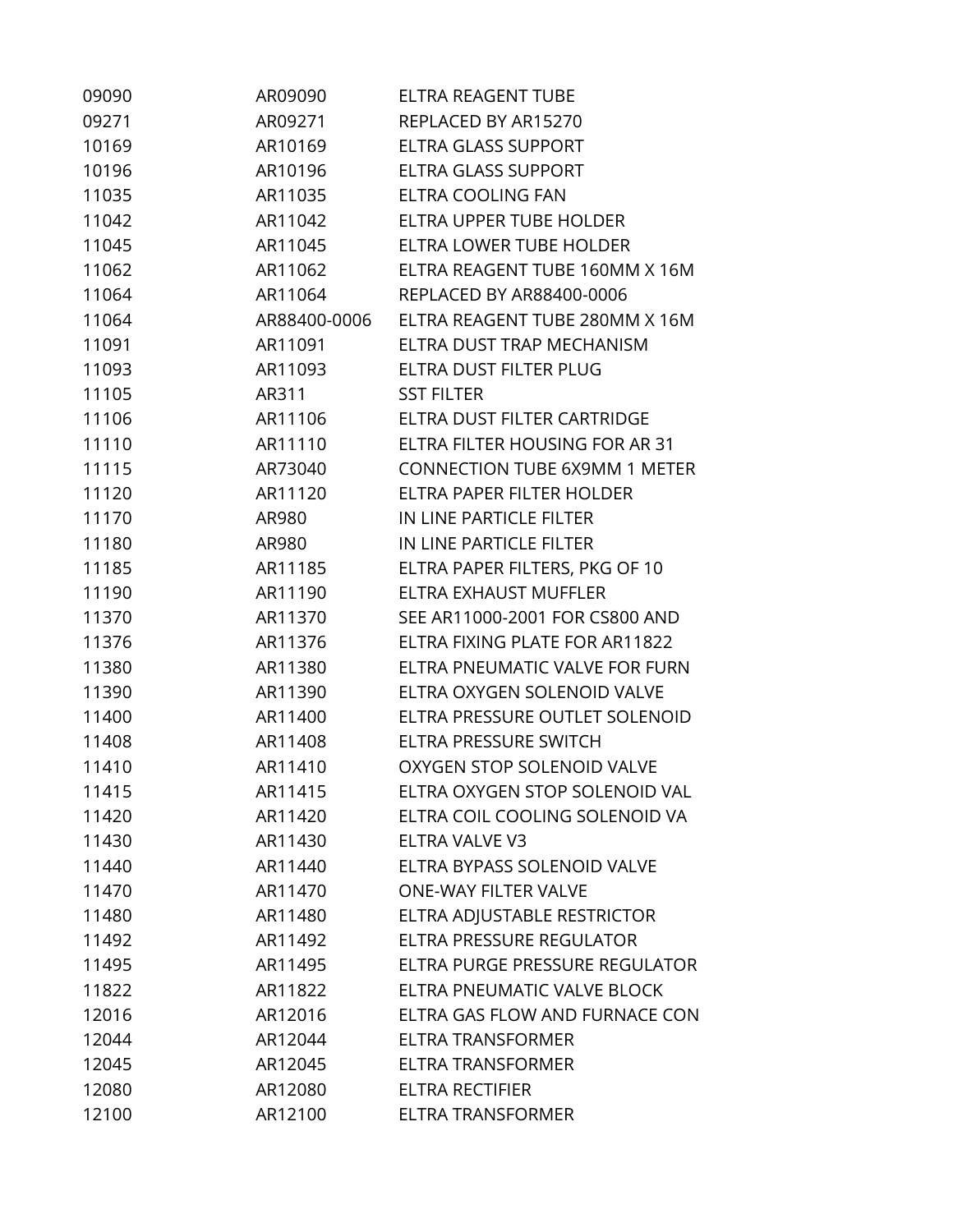| 13060 | AR13060 | <b>ELTRA PROTECTION SHEET</b>         |
|-------|---------|---------------------------------------|
| 13067 | AR13067 | <b>ELTRA COMBUSTION COIL</b>          |
| 13080 | AR13080 | <b>CAPACITOR SUPPORT</b>              |
| 13081 | AR13081 | <b>ELTRA CAPACITOR SUPPORT</b>        |
| 13090 | AR13090 | ELTRA UPPER COIL CONNECTOR            |
| 13100 | AR13100 | ELTRA LOWER COIL CONNECTOR            |
| 13110 | AR13110 | ELTRA ANODE CONNECTOR                 |
| 13120 | AR13120 | <b>TANK STRAP</b>                     |
| 13122 | AR13122 | ELTRA CAPACITOR CONNECTOR             |
| 13130 | AR13130 | ELTRA CAPACITOR CONNECTOR             |
| 13150 | AR13150 | ELTRA ANODE HEAT SINK                 |
| 13160 | AR13160 | ELTRA COIL HEAT SINK                  |
| 13170 | AR13170 | ELTRA RADIATION SHIELD, REPLAC        |
| 13175 | AR13175 | <b>ELTRA INSULATOR</b>                |
| 13210 | AR13210 | <b>ELTRA GRID CHOKE</b>               |
| 13220 | AR13220 | ELTRA ANODE CHOKE                     |
| 13250 | AR13250 | ELTRA CHASSIS SUPPORT                 |
| 13260 | AR13260 | ELTRA HIGH VOLTAGE FILTER             |
| 13270 | AR13270 | ELTRA RESISTOR                        |
| 13850 | AR13850 | ELTRA CENTRIFUGAL BLOWER WITH         |
| 14009 | AR14009 | ELTRA PNEUMATIC CYLINDER FOR F        |
| 14014 | AR14014 | ELTRA COMPLETE FURNACE CLEANIN        |
| 14021 | AR14021 | ELTRA UPPER FURNACE LOCK              |
| 14025 | AR14025 | <b>LOWER FURNACE BLOCK</b>            |
| 14026 | AR14026 | <b>INCORRECT PART NUMBER - SEE AR</b> |
| 14030 | AR14030 | ELTRA UPPER FURNACE PLATE             |
| 14035 | AR14035 | ELTRA LOWER FURNACE PLATE             |
| 14041 | AR14041 | <b>LANCE WASHER</b>                   |
| 14045 | AR14045 | ELTRA CLEANING BRUSH FOR COMBU        |
| 14050 | AR14050 | <b>BRUSH HOLDER</b>                   |
| 14051 | AR14051 | ELTRA BRUSH HOLDER                    |
| 14072 | AR14072 | ELTRA CERAMIC HEAT SHIELD FOR         |
| 14080 | AR14080 | ELTRA CLEANING MECHANISM ROD          |
| 14090 | AR14090 | ELTRA BEARING                         |
| 14100 | AR14100 | <b>ELTRA MOUNTING ROD</b>             |
| 14110 | AR14110 | ELTRA THREADED ROD                    |
| 14120 | AR14120 | <b>ELTRA FURNACE COVER</b>            |
| 14130 | AR14130 | ELTRA/BRUKER QUARTZ COMBUSTION        |
| 14140 | AR14140 | <b>LOADING TRAY</b>                   |
| 14160 | AR14160 | ELTRA UPPER LOG                       |
| 14161 | AR14161 | ELTRA LOWER KNURLED NUT, CS800        |
| 14165 | AR14165 | ELTRA UPPER KNURLED NUT, CS800        |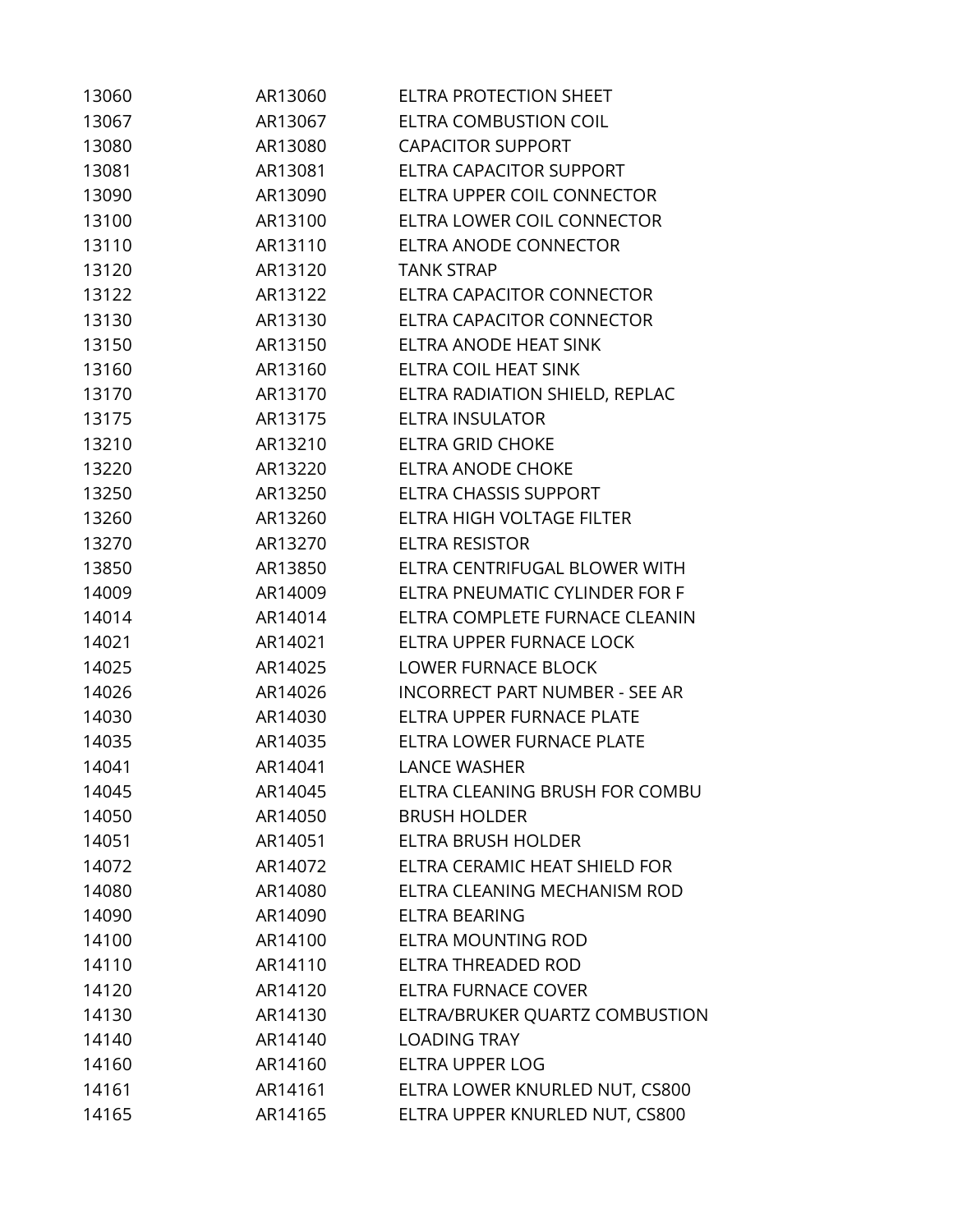| 14168 | AR14168 | ELTRA PEDESTAL                      |
|-------|---------|-------------------------------------|
| 14170 | AR14170 | ELTRA PEDESTAL MOUNT                |
| 14180 | AR14180 | <b>ELTRA FURNACE CLOSURE</b>        |
| 14185 | AR14185 | <b>ELTRA TRAY</b>                   |
| 14200 | AR14200 | ELTRA METAL TUBE                    |
| 14210 | AR14210 | ELTRA THREADED ROD                  |
| 14220 | AR14220 | ELTRA CYLINDER SUPPORT              |
| 14531 | AR14531 | <b>AUTOLOADER FOR 104 POSITIONS</b> |
| 14532 | AR14532 | DO NOT SELL - SEE AR14530-1001      |
| 14535 | AR14535 | ELTRA AUTOLOADER FOR HELIOS 36      |
| 14647 | AR14647 | <b>LASER FOR AUTOSAMPLER</b>        |
| 15005 | AR15005 | <b>GASFLOW CONTROL BOARD</b>        |
| 15037 | AR15037 | ELTRA VOLTAGE STABILIZER CARD       |
| 15038 | AR15038 | ELTRA PUMP CONTROL BOARD NR 3       |
| 15063 | AR15063 | GASFLOWMETER PHOTO 300L/H           |
| 15083 | AR15083 | ELTRA GAS FLOW INDICATOR 15 I/      |
| 15085 | AR15085 | ELTRA GAS FLOW INDICTOR 130H/L      |
| 15087 | AR15087 | ELTRA FLOW DISPLAY 300I/H           |
| 15095 | AR15095 | ELTRA FLOW DISPLAY 600I/H           |
| 15098 | AR15098 | ELTRA FC 21 PUMP CONTROL BOARD      |
| 15099 | AR15099 | ELTRA GAS FLOW CONTROL BOARD F      |
| 15115 | AR15115 | ELTRA GAS FLOW SENSOR               |
| 15116 | AR15116 | FLOW SENSOR, FOR CS-800 REPLAC      |
| 15150 | AR15150 | <b>FLOW CONTROLLER</b>              |
| 15155 | AR15155 | PRESSURE SENSOR                     |
| 15170 | AR15170 | ELTRA GAS FLOW SENSOR               |
| 15175 | AR15175 | ELTRA GAS FLOW SENSOR               |
| 15207 | AR15207 | <b>ELTRA GAS FLOW SENSOR</b>        |
| 15209 | AR15209 | <b>ELTRA FLOW SENSOR</b>            |
| 15211 | AR15211 | FLOW SENSOR, CS 800 REPLACES A      |
| 15212 | AR15212 | FLOW SENSOR CONTROLLER, CS-500      |
| 15220 | AR15220 | PRESSURE TRANSDUCER ELTRA CS-8      |
| 15222 | AR15222 | PRESSURE TRANSDUCER ELTRA CS58      |
| 15266 | AR15266 | PUMP, M2K3                          |
| 15267 | AR15267 | REPLACED BY AR15270                 |
| 15268 | AR15268 | ELTRA PUMP CONTROL BOARD PC         |
| 15270 | AR15270 | SEE AR88400-0283 - DO NOT SELL      |
| 15275 | AR15275 | PUMP SUPPORT                        |
| 16100 | AR16100 | ELTRA POWER SUPPLY BOARD NK 31      |
| 16110 | AR16110 | ELTRA POWER SUPPLY BOARD NK31       |
| 16113 | AR16113 | ELTRA POWER SUPPLY                  |
| 16114 | AR16114 | ELTRA 24VDC POWER SUPPLY            |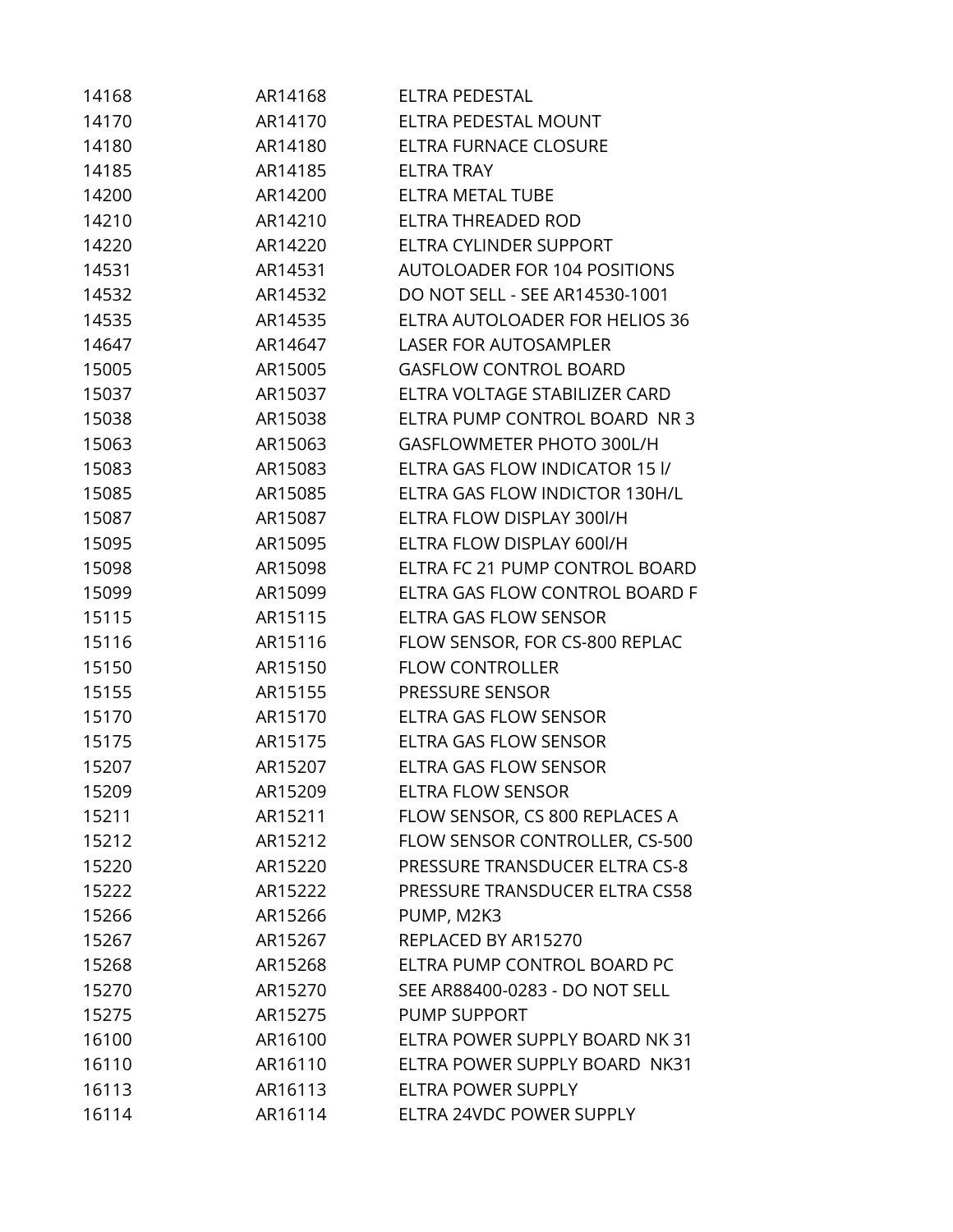| 17020  | AR17020  | CTLST. FURN. CONT. BD.NR5       |
|--------|----------|---------------------------------|
| 18020  | AR18020  | <b>CONTROL KEYBOARD</b>         |
| 18150  | AR18150  | NO LONGER NEEDED ON ELTRA       |
| 18160  | AR18160  | <b>BALANCE INTERFACE CABLE</b>  |
| 18171  | AR18171  | <b>COMPUTER INTERFACE CABLE</b> |
| 18173  | AR18173  | ELTRA PC CABLE 9-PIN SERIAL     |
| 18175  | AR18175  | <b>DISCONTINUED</b>             |
| 18175X | AR18175X | ELECTRONIC RACK EXCHANGE        |
| 18454  | AR18454  | <b>ELTRA BALANCE CABLE</b>      |
| 18467  | AR18467  | ELTRA MICROCONTROLLER BOARD 18  |
| 200000 | AR20000  | <b>SEE AR20002</b>              |
| 20002  | AR20002  | ELTRA CATALYST FURNACE          |
| 20036  | AR20036  | ELTRA UPPER TUBE HOLDER         |
| 20040  | AR20040  | ELTRA CATALYST TUBE 200 X 16MM  |
| 20045  | AR20045  | ELTRA LOWER TUBE HOLDER         |
| 21010  | AR21010  | ELTRA HEATER SECTION            |
| 21022  | AR21022  | PURIFYING FURNACE LOCK          |
| 21050  | AR21050  | PURIFYING FURNACE HEATER        |
| 21060  | AR21060  | PURIF.FURN. MNTG.PLATE          |
| 21070  | AR21070  | <b>SMALL PIPE</b>               |
| 21080  | AR21080  | <b>SMALL ROD</b>                |
| 21090  | AR21090  | PURIFYING FURNACE PIPE          |
| 21100  | AR21100  | PURIFYING FURNACE ROD           |
| 21110  | AR21110  | PURIFYING FURNACE HEATER        |
| 21120  | AR21120  | ELTRA QUARTZ TUBE               |
| 21130  | AR21130  | PUR. FURN. SCREEN GUARD         |
| 24108  | AR24108  | NO LONGER VALID                 |
| 24250  | AR24250  | ELTRA VALVE V10                 |
| 24260  | AR24260  | <b>ELTRA VALVE V13</b>          |
| 24265  | AR24265  | ELTRA VALVE V12                 |
| 24285  | AR24285  | ELTRA BOARD CS20                |
| 24310  | AR24310  | VITON TUBE 6X4X1MM              |
| 25105  | AR25105  | NO LONGER VALID                 |
| 25186  | AR25186  | REPLACED BY AR25188, INLET VAL  |
| 25188  | AR25188  | INLET VALVE, REPLACES AR25186   |
| 25190  | AR25190  | ELTRA VALVE V8 230 VAC COIL     |
| 25195  | AR25195  | SOLENOID VALVE, ONH2000         |
| 25630  | AR25630  | EXTERNAL GAS PURIFIER FOR ELTR  |
| 26063  | AR26063  | ELTRA CRUCIBLES FOR THEMOSTEP   |
| 26319  | AR26319  | ELTRA HOLLOW SCREW              |
| 26618  | AR26618  | ELTRA VALVE BLOCK               |
| 31205  | AR31205  | ELTRA UPPER FURNACE PART        |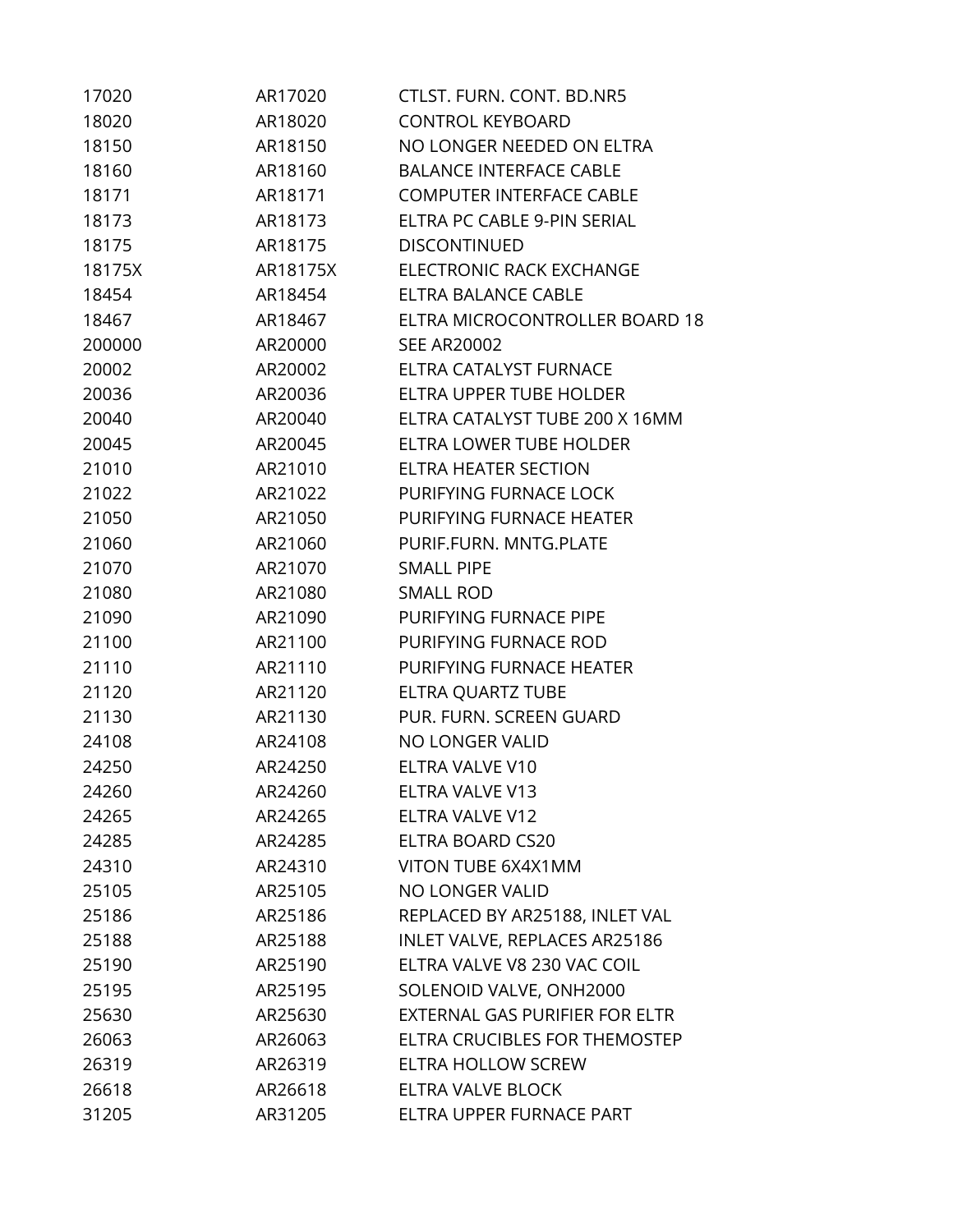| 31220 | AR31220 | ELTRA LOWER FURNACE ASSEMBLY          |
|-------|---------|---------------------------------------|
| 31230 | AR31230 | ELTRA UPPER FURNACE PART              |
| 31246 | AR31246 | ELTRA COMBUSTION CHAMBER              |
| 31250 | AR31250 | ELTRA UPPER ELECTRODE INSERT          |
| 31322 | AR31322 | ELTRA UPPER FURNACE PART              |
| 31325 | AR31325 | ELTRA SAMPLE DROP MECHANISM           |
| 31331 | AR31331 | <b>ELTRA COOLING COVER</b>            |
| 31345 | AR31345 | ELTRA UPPER ELECTRODE INSERT          |
| 31350 | AR31350 | <b>LOWER ELECTRODE</b>                |
| 31355 | AR31355 | <b>GRAPHITE INSERT</b>                |
| 31360 | AR31360 | ELTRA GRAPHITE TIP                    |
| 31365 | AR31365 | DO NOT SELL - USE AR31365-8000        |
| 31380 | AR31380 | ELTRA ISOLATING RING                  |
| 31393 | AR31393 | ELTRA LOWER POWER CONNECTOR           |
| 31411 | AR31411 | ELTRA UPPER POWER CONNECTOR           |
| 31465 | AR31465 | ELTRA ECCENTRIC WHEEL                 |
| 31476 | AR31476 | MOTOR ASSEMBLY FOR ON/OH/ONH          |
| 31480 | AR31480 | ELTRA SUPPORT FOR MOTOR BRACKE        |
| 32066 | AR32066 | ELTRA PW 13 FURNACE CONTROL BO        |
| 32210 | AR32210 | TEMP CONTROL BOARD ON 21              |
| 32400 | AR32400 | <b>ELTRA TRANSFORMER</b>              |
| 32450 | AR32450 | ELTRA BRAIDED CABLE FOR ONH SE        |
| 33075 | AR33075 | <b>SEE AR25196</b>                    |
| 33105 | AR33105 | <b>NO LONGER VALID</b>                |
| 33400 | AR33400 | <b>COOLING TANK</b>                   |
| 33420 | AR33420 | WATER TANK FOR ELTRA ONH UNITS        |
| 33440 | AR33440 | ELTRA WATER LEVEL TANK                |
| 33485 | AR33485 | ELTRA WATER TEMPERATURE SENSOR        |
| 33500 | AR33500 | SEE AR33501-2001                      |
| 33515 | AR33515 | <b>PUMP FITTINGS</b>                  |
| 33540 | AR33540 | DO NOT USE - SEE AR35540              |
| 33650 | AR33650 | <b>TAP WATER VALVE</b>                |
| 35038 | AR35038 | <b>CONTROL BOARD ASSEMBLY FOR ELT</b> |
| 35061 | AR35061 | ELTRA PUMP SUPPORT                    |
| 35310 | AR35310 | ELTRA PRESSURE SWITCH                 |
| 35330 | AR35330 | ELTRA ATTENUATOR VOLUME               |
| 35336 | AR35336 | ELTRA ATTENUATOR VOLUME               |
| 35355 | AR35355 | ELTRA LOWER REAGENT TUBE CONNE        |
| 35541 | AR35541 | ELTRA CERAMIC LANCE, HELIOS           |
| 35542 | AEC6512 | <b>CERAMIC PEDESTAL</b>               |
| 35550 | AR35550 | NO LONGER VALID                       |
| 35782 | AR35782 | POWER SUPPLY BOARD                    |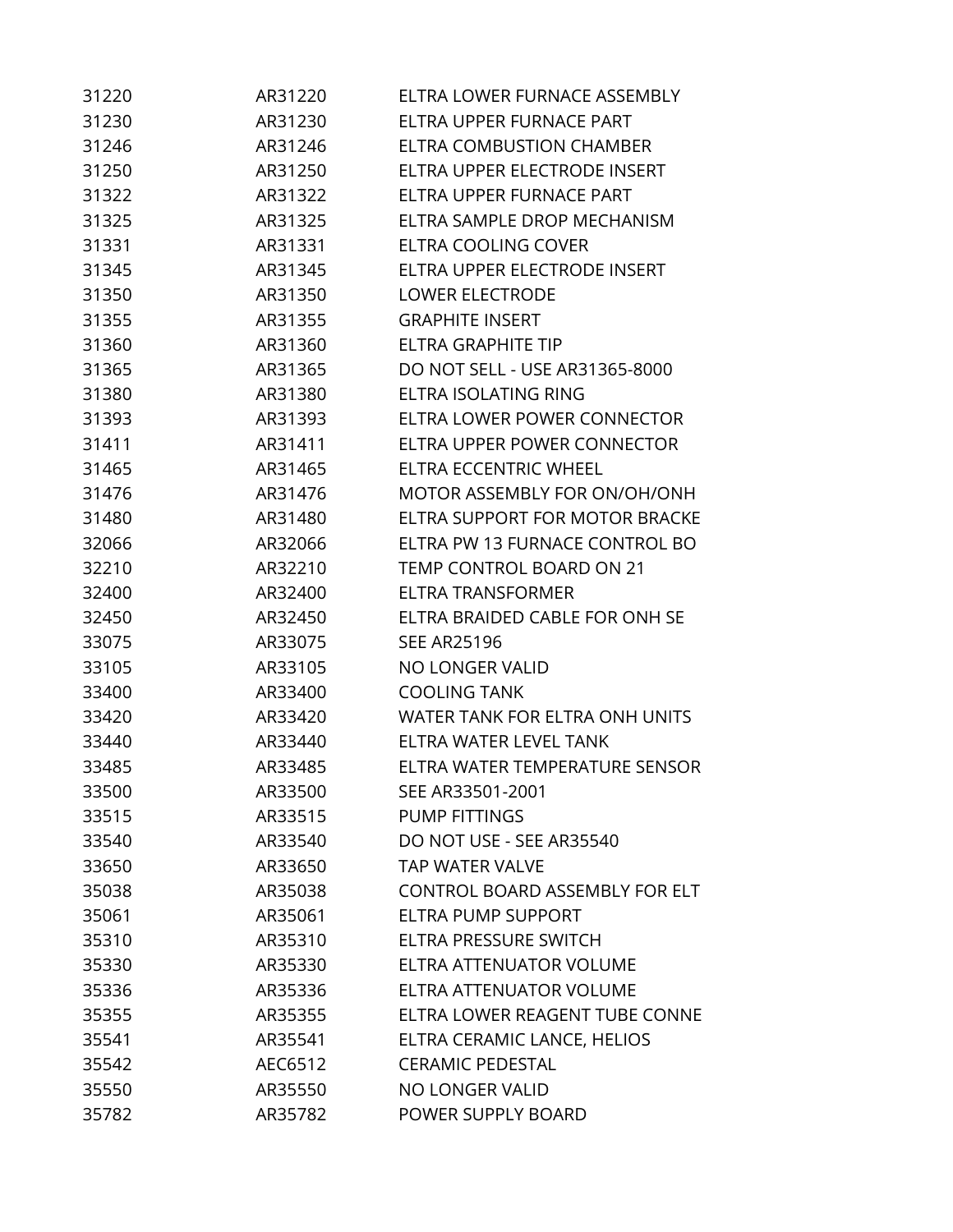| 35785 | AR35785 | CABLE                                 |
|-------|---------|---------------------------------------|
| 36001 | AR36001 | <b>ELTRA FURNACE FOR CS-500</b>       |
| 36101 | AR36101 | <b>ELTRA BOAT STOP</b>                |
| 36120 | AR1335  | <b>QUARTZ BOAT FOR RC UNITS</b>       |
| 36216 | AR36216 | ELTRA COMBUSTION BOAT INSERTIO        |
| 36217 | AR36217 | ELTRA COMBUSTION BOAT REMOVING        |
| 36240 | AR36240 | ELTRA CERAMIC PLATE                   |
| 36242 | AR36242 | <b>ELTRA CERAMIC PLATE</b>            |
| 36283 | AR36283 | ELTRA HEATING ELEMENT CONNECTO        |
| 36288 | AR36288 | REPLACED BY AR36289                   |
| 36289 | AR36289 | ELTRA HEATING ELEMENT CONNECTO        |
| 36445 | AR36445 | ELTRA PLATFORM FOR COMBUSTION         |
| 36465 | AR36465 | ELTRA CERAN PLATE                     |
| 36620 | AR36620 | <b>ELTRA DUST TRAP</b>                |
| 36665 | AR36665 | <b>ELTRA SPRING</b>                   |
| 36700 | AR36700 | ELTRA UPPER REAGENT TUBE CONNE        |
| 36720 | AR36720 | ELTRA OUTLET TUBE FOR RESISTAN        |
| 36725 | AR36725 | <b>ELTRA TEFLON TUBE</b>              |
| 36730 | AR36730 | ELTRA TEFLON TUBE 0.8 METER 4m        |
| 36735 | AR36735 | ELTRA - SEE AR88400-0025 AND O        |
| 36751 | AR36751 | <b>ELTRA PANEL</b>                    |
| 36798 | AR36798 | <b>ELTRA TRANSFORMER</b>              |
| 36799 | AR36799 | <b>ELTRA COOLING FAN</b>              |
| 36904 | AR36904 | ELTRA TEMPERATURE CONTROL BOAR        |
| 36907 | AR36907 | ELTRA TEMPERATURE CONTROL BOAR        |
| 36908 | AR36908 | ELTRA CABLE FOR TH 43/TH44            |
| 36914 | AR36914 | ELTRA THERMOCOUPLE 30CM CABLE         |
| 36975 | AR36975 | ELTRA FURNACE DISPLAY                 |
| 36999 | AR36999 | ELTRA HTF 540 FURNCE FOR BURNI        |
| 38001 | AR38001 | ELTRA TIC MODULE FOR USE WITH         |
| 38220 | AR38220 | <b>GLASS STOPPER, CONNECTION TO T</b> |
| 38225 | AR38225 | <b>GLASS STOPPER, CONNECTION TO T</b> |
| 38227 | AR38227 | <b>GLASS STOPPER, CONNECTION TO T</b> |
| 38340 | AR38340 | <b>GLASS SUPPORT</b>                  |
| 44500 | AR44500 | DISCONTINUED, SEE AR13850             |
| 48067 | AR48067 | ELTRA LOWER HOLDER FOR REAGENT        |
| 48069 | AR48069 | ELTRA UPPER HOLDER FOR REAGENT        |
| 48070 | AR48070 | ELTRA UPPER HOLDER FOR REAGENT        |
| 48102 | AR48102 | ELTRA METAL DUST FILTER CW800         |
| 48105 | AR48105 | <b>ELTRA FILTER SUPPORT</b>           |
| 48248 | AR48248 | ELTRA DUST BOX                        |
| 48390 | AR48390 | ELTRA IR CELL                         |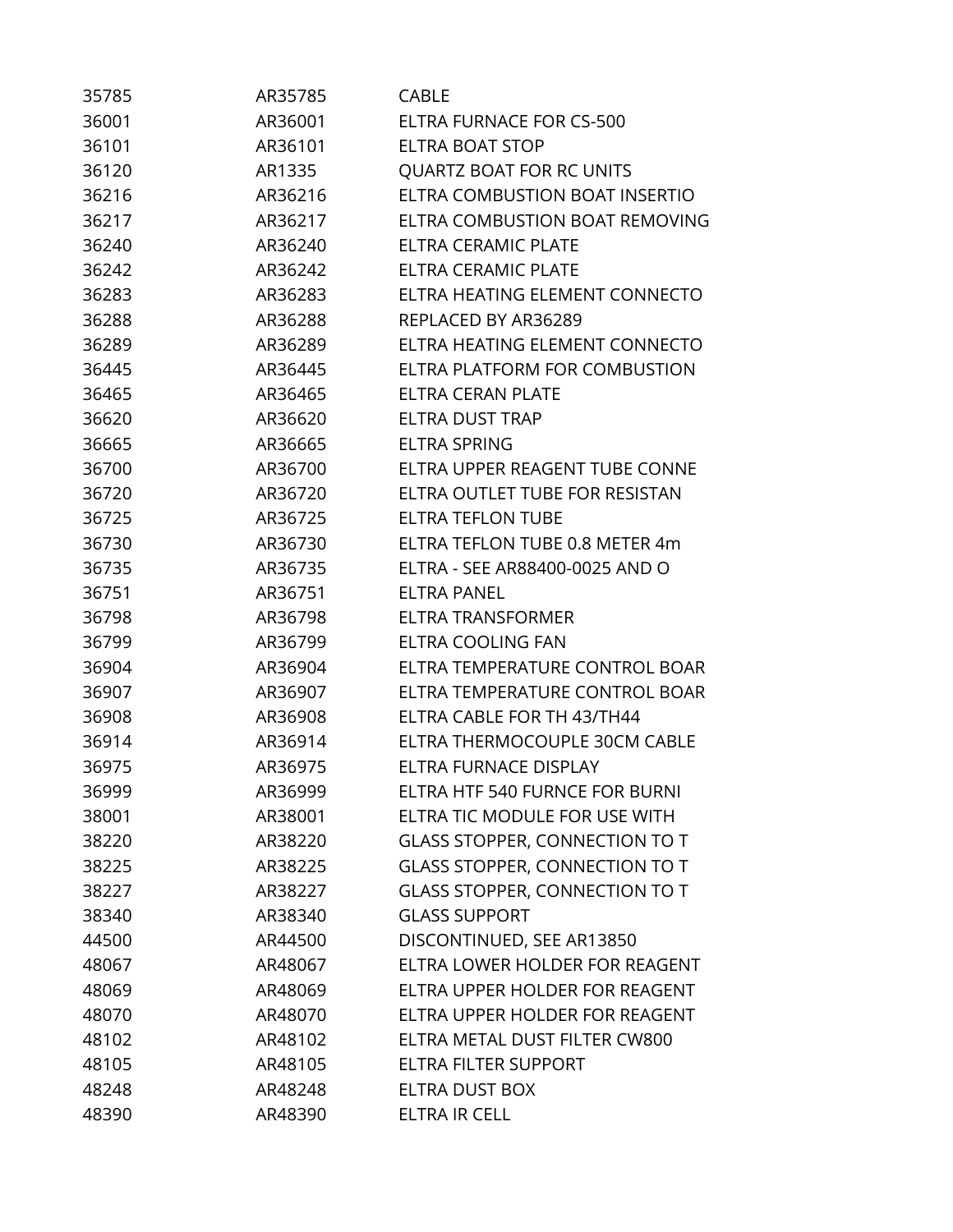| 48750      | AR48750      | <b>COMBUSTION TUBE, CW800</b>         |
|------------|--------------|---------------------------------------|
| 48756      | AR48756      | RUBBER SLEEVE FOR CW800               |
| 48917      | AR48917      | ELTRA HEATED TUBE                     |
| 48960      | AR48960      | <b>ELTRA TRANSFORMER</b>              |
| 5330       | AR5330       | FOUR WAY VALVE                        |
| 60234      | AR60234      | <b>ELTRA PNEUMATIC VALVE</b>          |
| 60236      | AR60236      | <b>PRESSURE REGULATOR REG-010-1/8</b> |
| 60240      | AR60240      | ELTRA SILENCER                        |
| 60513      | AR60513      | ELTRA FITTING 4-1/8"                  |
| 60522      | AR60522      | <b>ELTRA FITTING</b>                  |
| 60525      | AR60525      | L FITTING 4-1/4"                      |
| 60540      | AR60540      | I FITTING 4-4                         |
| 60552      | AR60552      | T RESTRICTOR, 4-1/8"                  |
| 60558      | AR60558      | T-FITTING 4-4-1/8"                    |
| 60566      | AR60566      | I FITTING 4-1/4"                      |
| 60631      | AR60631      | <b>ELTRA CLOSURE</b>                  |
| 60635      | AR60635      | ELTRA SEAL FOR AR11822 MANIFOL        |
| 66200-0106 | AR66200-0106 | <b>ELTRA O-RING</b>                   |
| 66200-0107 | AR66200-0107 | ELTRA O-RING                          |
| 66200-0108 | AR66200-0108 | ELTRA O-RING 51X3 ELEMENTRAC O        |
| 66200-0109 | AR66200-0109 | O-Ring - Eltra Elementrac             |
| 66200-0115 | AR66200-0115 | ELTRA O-RING 40X6 ELEMENTRAC O        |
| 66200-0159 | AR66200-0159 | ELTRA O-RING 12.5X3 ELEMENTRAC        |
| 66200-0160 | AR66200-0160 | ELTRA O-RING 14.5X3 ELEMENTRAC        |
| 66200-120  | AR66200-0120 | ELTRA O-RING 56X2 ELEMENTRAC O        |
| 70030      | AR70030      | SET OF O RINGS FOR ELTRA CS-80        |
| 70120      | AR70120      | ELTRA O RING FOR CLEANING ASSY        |
| 70150      | AR70150      | O RING                                |
| 70180      | AR70180      | ELTRA O RING MULTIPIECE IR PAT        |
| 70182      | AR2266       | FIRING FUSE WIRE, 60 INCH             |
| 70210      | AR70210      | ELTRA O RING CATALYST FURNACE         |
| 70230      | AR70230      | ELTRA O RING REAGENT TUBE             |
| 70240      | AR70240      | <b>ELTRA O-RING</b>                   |
| 70270      | AR70270      | O RING                                |
| 70280      | AR70280      | ELTRA O RING CHOPPER MOTOR            |
| 70285      | AR70285      | <b>ELTRA O RING</b>                   |
| 70320      | AR70320      | ELTRA O RING INSIDE DUST TRAP         |
| 70330      | AR70330      | ELTRA O RING IR SOURCE AND PAT        |
| 70350      | AR70350      | ELTRA O RING DUST TRAP SEAL           |
| 70370      | AR70370      | ELTRA O RING DUST TRAP FILTER         |
| 70380      | AR70380      | O RING FOR COMBUSTION TUBE            |
| 70390      | AR70390      | ELTRA O RING PEDESTAL SEAL            |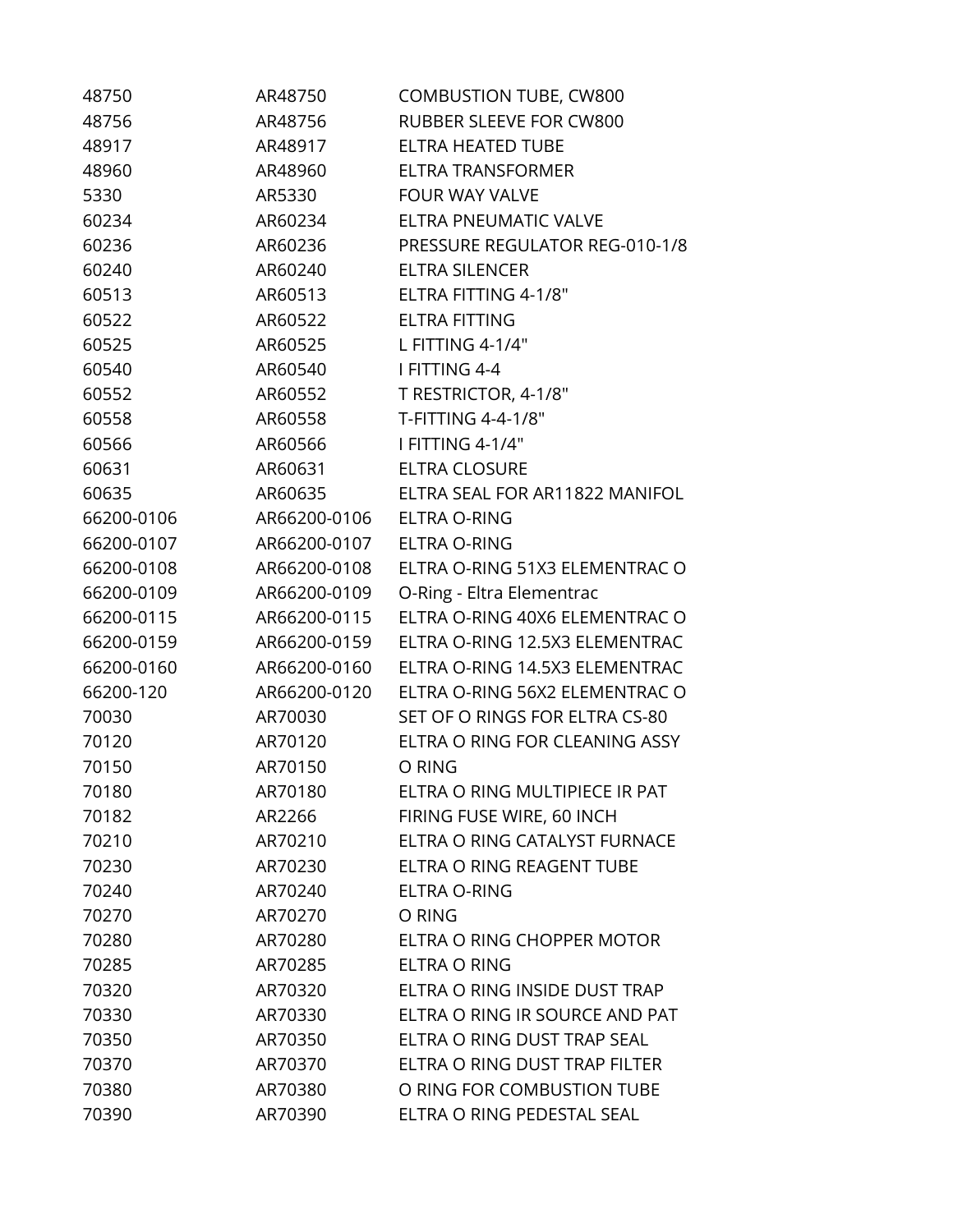| 70405 | AR70405  | ELTRA O RING ONH LOWER FURNACE       |
|-------|----------|--------------------------------------|
| 70410 | AR70410  | ELTRA O RING ONH SAMPLE DROP A       |
| 70415 | AR70415  | ELTRA O RING ONH UPPER FURNACE       |
| 70425 | AR70425  | ELTRA O RING ONH UPPER FURNACE       |
| 70427 | AR70427  | O RING, HELIOS                       |
| 70428 | AR70428  | O RING, HELIOS                       |
| 70430 | AR70430  | ELTRA SEAL ONH SAMPLE DROP C C       |
| 70435 | AR70435  | ELTRA SEAL ONH SAMPLE DROP C C       |
| 71001 | AR1300   | NO LONGER VALID - PLEASE SEE A       |
| 71010 | AR71010  | ELTRA CLEANING BRUSH FOR PEDES       |
| 71029 | AR71029  | ELTRA FURNACE CLEANING BRUSH F       |
| 71031 | AR14072B | ELTRA CLEANING BRUSH                 |
| 71036 | AR71030  | <b>CLEANING BRUSH FOR DUST TRAP</b>  |
| 71060 | AR71060  | <b>ACID BOTTLE</b>                   |
| 71061 | AR71061  | ACID BOTTLE, 500 ML                  |
| 71065 | AR71065  | <b>DISPENSER ASSIMAT</b>             |
| 71070 | AR71070  | HEATER WITH MAGNETIC STIRRER         |
| 71090 | AR71090  | ELTRA VOLTAGE REGULATOR, 5KVA,       |
| 72010 | AR72010  | ELTRA PRESSURE GAUGE                 |
| 72020 | AR72020  | ELTRA PRESSURE GAUGE                 |
| 72060 | AR72060  | REPLACED BY AR14009, CYLINDER        |
| 73020 | AR73020  | <b>TRANSPARENT TUBE, 5 METER</b>     |
| 73030 | AR73030  | ELTRA CONNECTION TUBE 4X6MM 1        |
| 73040 | AR73040  | <b>CONNECTION TUBE 6X9MM 1 METER</b> |
| 75120 | AR75120  | <b>ELTRA SPRING</b>                  |
| 75122 | AR75122  | <b>ELTRA SPRING</b>                  |
| 75130 | AR75130  | ELTRA RETAINING WASHER               |
| 75140 | AR75140  | <b>ELTRA SAFETY RING</b>             |
| 75150 | AR75150  | <b>ELTRA METAL TUBE</b>              |
| 75190 | AR75190  | <b>ELTRA WASHER</b>                  |
| 76002 | AR76002  | ELTRA WASHER, CS800/2000             |
| 76005 | AR76005  | ELTRA KNURLED NUT, CS800/2000        |
| 76010 | AR76010  | <b>DUST TRAP KNOB</b>                |
| 77030 | AR77030  | <b>CURRENT TRANSFORMER</b>           |
| 77032 | AR77032  | ELTRA CIRCUIT BREAKER 20A            |
| 77050 | AR77050  | <b>ELTRA TRIAC</b>                   |
| 77051 | AR77051  | ELTRA THYRISTOR BLOCK                |
| 77135 | AR77135  | <b>ELTRA CAPACITOR</b>               |
| 77140 | AR77140  | ELTRA HF FILTER, 250V / 16A          |
| 77210 | AR354    | OSCILLATOR TUBE CS144-600, ELT       |
| 77320 | AR77320  | CAPACITOR, 100PF/30KVA               |
| 77321 | AR77321  | <b>CAPACITOR</b>                     |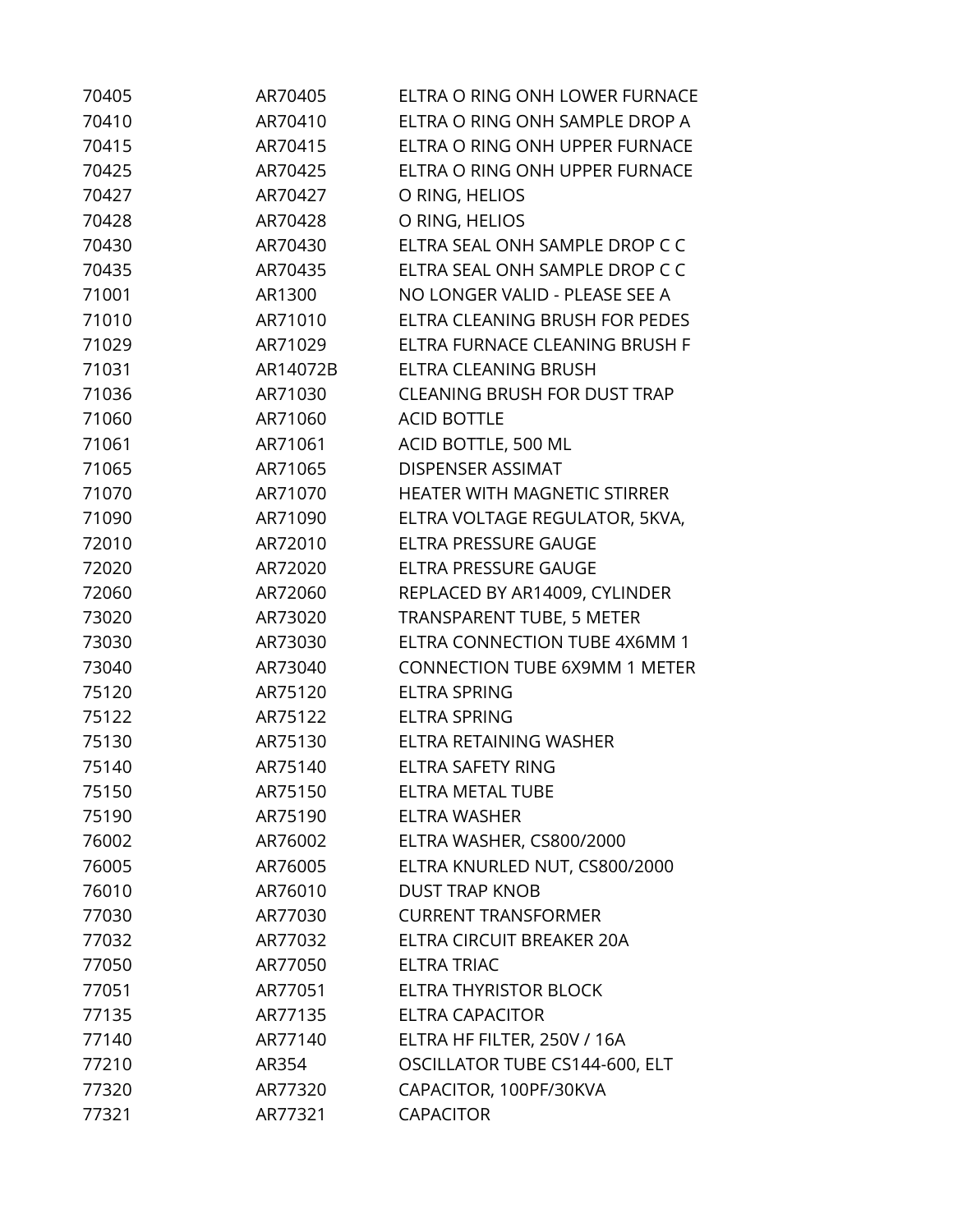| 77330      | AR77330 | <b>ELTRA CAPACITOR</b>               |
|------------|---------|--------------------------------------|
| 77333      | AR77333 | <b>ELTRA FILTER</b>                  |
| 77335      | AR77335 | <b>ELTRA CAPACITOR</b>               |
| 77337      | AR77337 | <b>CAPACITOR</b>                     |
| 77337      | AR77337 | <b>CAPACITOR</b>                     |
| 77340      | AR77340 | REPLACED BY AR77345                  |
| 77341      | AR77341 | <b>CAPACITOR</b>                     |
| 77350      | AR77350 | ELTRA CAPACITOR 100 nF               |
| 77410      | AR77410 | ELTRA PANEL METER 5A                 |
| 77423      | AR77423 | ELTRA TEMPERATURE SENSOR FOR I       |
| 77425      | AR77425 | ELTRA THERMOCOUPLE 100CM CABLE       |
| 77430      | AR77430 | ELTRA PANEL METER 100 microA         |
| 77450      | AR77450 | ELTRA TEMPERATURE SWITCH             |
| 77460      | AR77460 | <b>ELTRA MICRO SWITCH</b>            |
| 77489      | AR77489 | <b>ELTRA BRACKET</b>                 |
| 77490      | AR77490 | REPLACED BY AR36289, CLAMP/WIR       |
| 77501      | AR77500 | ELTRA HEATING ELEMENT SET OF 4       |
| 77505      | AR77505 | ELTRA SPACER FOR AR77500             |
| 77507      | AR77507 | REPLACED BY AR77505                  |
| 77510      | AR77510 | ELTRA HEATER FOR INFRA-RED CEL       |
| 77525      | AR77525 | REPLACED BY 77500, KIT REQUIRE       |
| 77600      | AR77600 | <b>ELTRA RESISTOR</b>                |
| 77610      | AR77610 | <b>ELTRA RESISTOR</b>                |
| 78010      | AR78010 | ELTRA POWER SWITCH - 3 POSITIO       |
| 78015      | AR78015 | ELTRA MAINS POWER SWITCH 3 POS       |
| 78017      | AR78017 | ELTRA MAINS POWER SWITCH             |
| 78040      | AR78040 | ELTRA BUTTON FOR LEAKAGE TEST        |
| 78056      | AR78056 | <b>MOTOR FOR NEW UNITS - 4 YEARS</b> |
| 80925      | AR80925 | <b>SET OF 2 FUSES</b>                |
| 80926      | AR80926 | SET OF 3 FUSES CS-500                |
| 80927      | AR80927 | ELTRA SET OF FUSES                   |
| 82011      | AR82011 | FILTER FLEECE (M120)                 |
| 82120      | AR82120 | FAN FILTER AND HOUSING CS800         |
| 82130      | AR82130 | <b>ELTRA FILTER</b>                  |
| 88400-0008 | AR008   | ALPHACEL II TUNGSTEN/TIN, -20/       |
| 88400-0066 | AND3500 | NICKEL CAPSULE, 12.5 X 5MM, 65       |
| 88400-0175 | AR182   | EVAC PIN TUBE 150MM X 4MM ID,        |
| 88400-0176 | AR8030  | FILTERING CRUCIBLE, LARGE, 100       |
| 88400-0221 | AR303   | NODULAR IRON C=3.86% S=0.0210%       |
| 88400-0283 | AR15270 | SEE AR88400-0283 - DO NOT SELL       |
| 88400-0329 | AR321   | ALPHACAT 25Og PER BOTTLE             |
| 88400-0329 | AR321K  | ALPHACAT 1KG PACKAGE                 |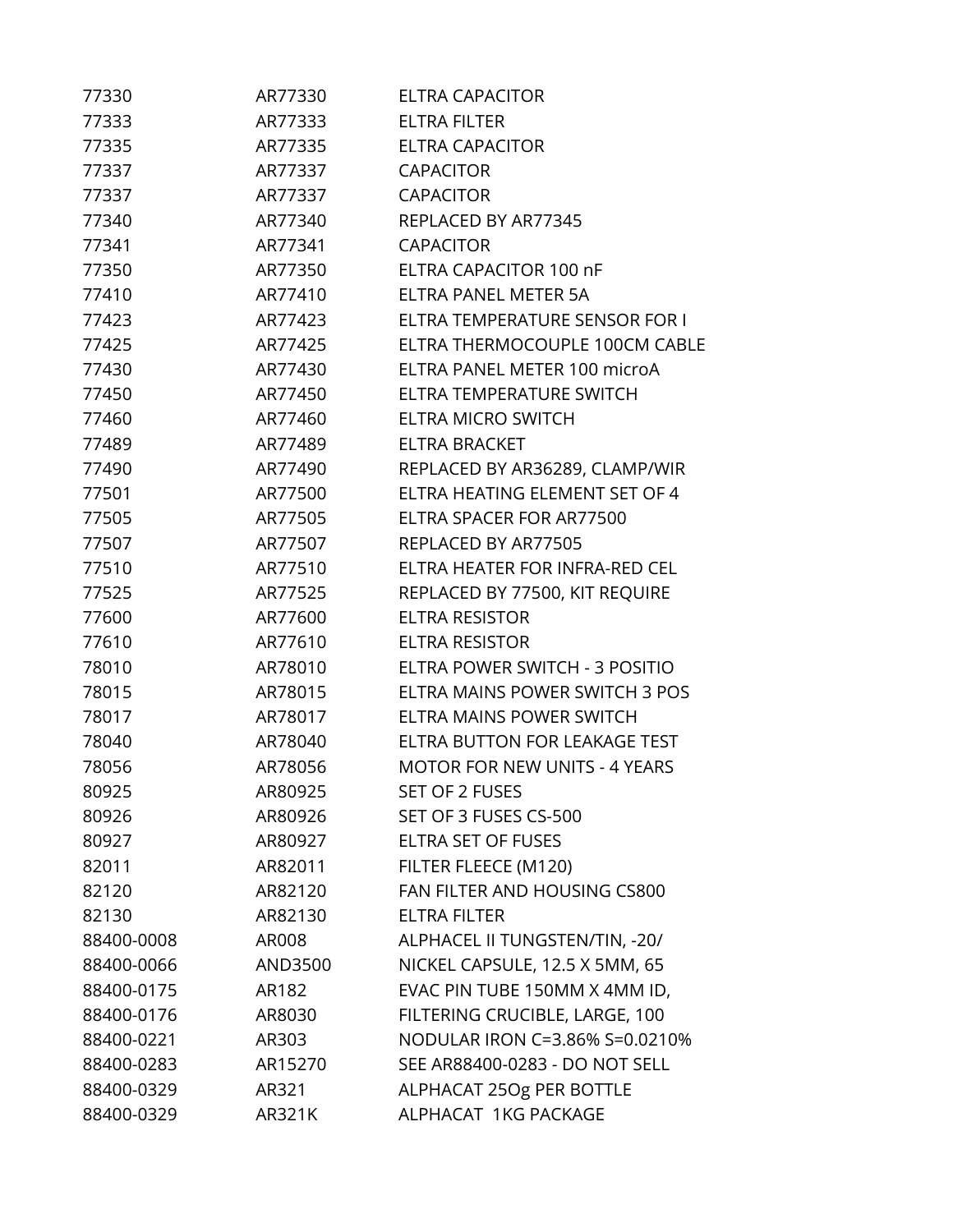| 88400-0474      | AR2186-200  | TIN FOIL CUPS, 36mm x 36mm            |
|-----------------|-------------|---------------------------------------|
| 88400-0535      | AR912       | PLATINIZED SILICA                     |
| 88400-0912      | AR027       | ALPHACEL TUNGSTEN III - 20+40 M       |
| 88600-0008      | AR426       | COMBUSTION CONTROL, SOLID, I P        |
| 88600-0010      | AR173       | ALPHACEL II HP, 750G BOTTLE           |
| 88600-0010-0005 | AR008       | ALPHACEL II TUNGSTEN/TIN, -20/        |
| 88600-0011      | AR8053      | COMBUSTION BOAT, BOX OF 500           |
| 88600-0012      | AR2344      | NI BASKETS LOW OXYGEN, 1g, 10         |
| 88600-0013      | AR673       | WROUGHT IRON CHIP STANDARD C=0        |
| 88600-0014      | AR9880S     | 10 MM HOLE COVER, BAG OF 250          |
| 88600-0015      | AR1265      | <b>CRUCIBLE HOLDER TRAY</b>           |
| 88600-0017      | AR040       | COVER 4MM HOLE 1000/BOX               |
| 90145           | AR929       | <b>CRUCIBLE TONGS FOR AR3818</b>      |
| 90148           | AR3818      | CERAMIC CRUCIBLE, BAGGED, BOX         |
| 90148           | AR3818F     | CERAMIC CRUCIBLE, BOX OF 1000,        |
| 90149           | AR3818F     | CERAMIC CRUCIBLE, BOX OF 1000,        |
| 90150           | AR3818F     | CERAMIC CRUCIBLE, BOX OF 1000,        |
| 90152           | AR3818      | CERAMIC CRUCIBLE, BAGGED, BOX         |
| 90152           | AR3818F     | CERAMIC CRUCIBLE, BOX OF 1000,        |
| 90153           | AR8203      | COMBUSTION BOAT, BOX OF 500           |
| 90155           | AR8203      | COMBUSTION BOAT, BOX OF 500           |
| 90160           | AR8053      | COMBUSTION BOAT, BOX OF 500           |
| 90162           | AR90162     | <b>ELTRA COMBUSTION TUBE</b>          |
| 90180           | AR431P      | <b>INNER CARBON CRUCIBLE, 100 PER</b> |
| 90180           | AR5431      | INNER GRAPHITE CRUCIBLE, BOX O        |
| 90180           | AR5431S     | <b>INNER GRAPHITE CRUCIBLE THICK</b>  |
| 90185           | AR433       | <b>OUTER CARBON CRUCIBLE 50 PER P</b> |
| 90185           | AR5433      | see AR433 OUTER CARBON CRUCIBL        |
| 90190           | AR053HD     | <b>GRAPHITE CRUCIBLE, 1000/PACK</b>   |
| 90190           | AR053HD-400 | <b>GRAPHITE CRUCIBLES 400 PACK</b>    |
| 90190           | AR053P      | <b>GRAPHITE CRUCIBLE, BAG OF 200</b>  |
| 90190           | AR6247      | <b>GRAPHITE CRUCIBLE, 1000/PACK</b>   |
| 90191           | AR90191     | ELTRA GRAPHITE CRUCIBLE               |
| 90192           | AR331S      | GRAPHITE CRUCIBLE .625 OD, SOL        |
| 90200           | AR171       | ALPHADRI MAGNESIUM PERCHLORATE        |
| 90210           | AR2174      | ALPHASOLVE II, 20-30 MESH 500         |
| 90210           | AR2176      | ALPHASOLVE II, 8-20 MESH 500 G        |
| 90220           | AR027       | ALPHACEL TUNGSTEN III - 20+40 M       |
| 90220           | AR7620      | NO LONGER AVAILABLE!!                 |
| 90230           | AR636       | VANADIUM PENTOXIDE, 250 G BOTT        |
| 90234           | AR608       | <b>HALOGEN TRAP Sb METAL</b>          |
| 90234           | AR610       | <b>HALOGEN TRAP MATERIAL</b>          |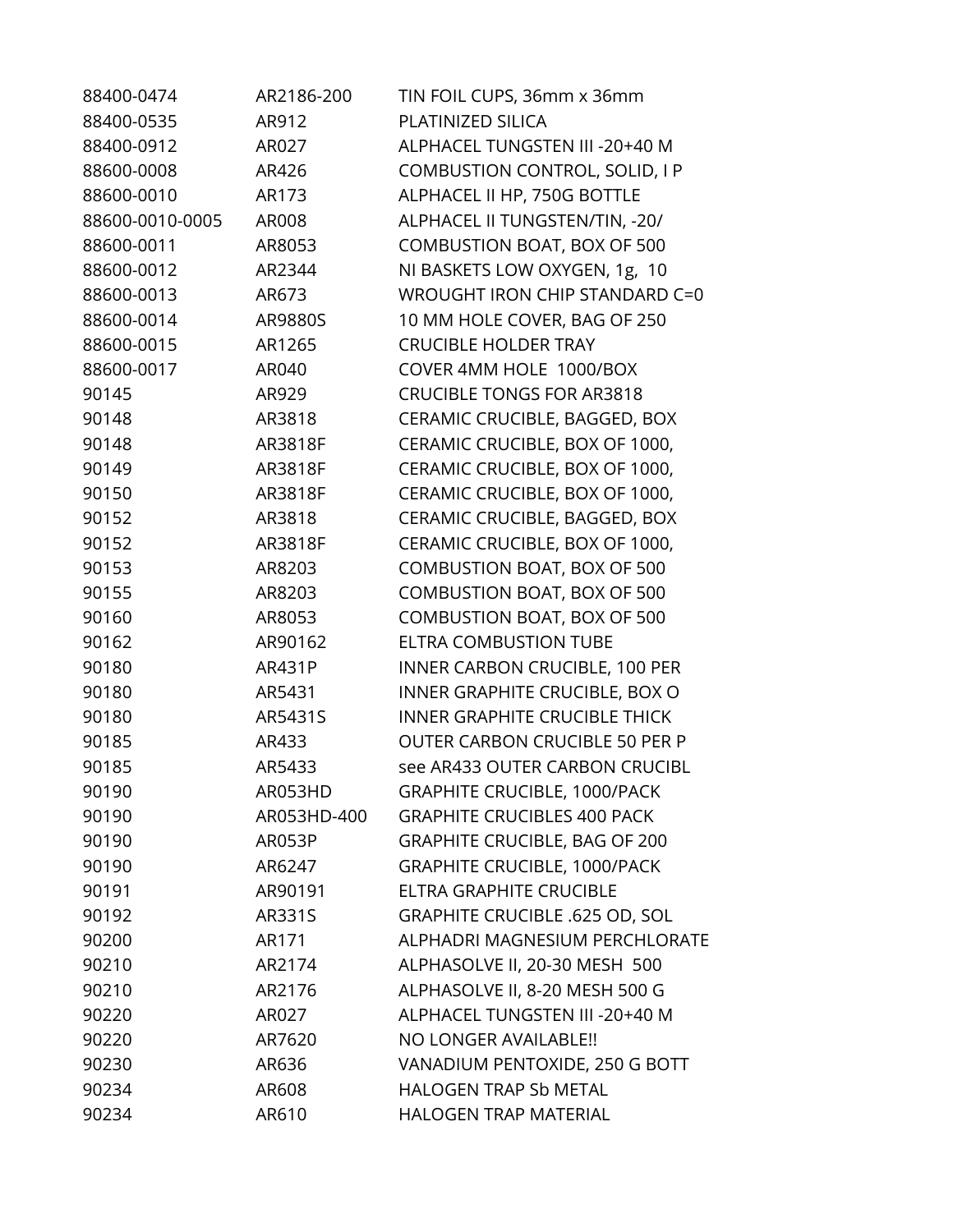| 90235      | AR608      | <b>HALOGEN TRAP Sb METAL</b>         |
|------------|------------|--------------------------------------|
| 90240      | AR263      | COPPER ACCELERATOR, 3 POUNDS         |
| 90250      | AR508      | DISCONTINUED SEE AR2344 AS ALT       |
| 90251      | AR639      | TIN FLUX 0.5GM PELLETS, 1 POUN       |
| 90252      | AR059      | Smooth Wall Tin Capsule (H=18m       |
| 90256      | AR2183     | NICKEL CAPSULE, 6.5 X 10 MM, F       |
| 90256      | AR569      | NICKEL CAPSULE 4.7 x 9.7, 245m       |
| 90256      | AR569-250  | NICKEL CAPSULE 4.7 X 9.7, 245M       |
| 90258      | AR598      | SHORT NIBBLED NICKEL LOW OXYGE       |
| 90260      | AR077      | IRON CHIP ACCELERATOR, 908 G         |
| 90270      | AR611      | SCHUTZE REAGENT, 100 G PER BOT       |
| 90280      | AR076      | Tin Metal Accelerator 20 Mesh        |
| 90289      | AR170      | RARE EARTH COPPER OXIDE, 50 GR       |
| 90290      | AR170      | RARE EARTH COPPER OXIDE, 50 GR       |
| 90291      | AR90291    | <b>ACTIVATED CHARCOAL</b>            |
| 90300      | AEB1300    | <b>IRON PHOSPHATE 100G</b>           |
| 90301      | AR90300    | <b>IRON III PHOSPHATE, 50 G</b>      |
| 90330      | AR177      | QUARTZ WOOL FINE, 4-12 micron        |
| 90331      | AR081      | <b>GLASS WOOL, 1 POUND CONTAINER</b> |
| 90332      | AR081      | <b>GLASS WOOL, 1 POUND CONTAINER</b> |
| 90339      | AR177      | QUARTZ WOOL FINE, 4-12 micron        |
| 90340      | AR098      | <b>CELLULOSE TRAP MATERIAL 1lb</b>   |
| 90341      | AR098      | <b>CELLULOSE TRAP MATERIAL 1lb</b>   |
| 90341      | AR90341    | SEE AR098                            |
| 90700-1040 | AR091      | <b>CALCIUM OXALATE 50g</b>           |
| 90710-3010 | AR2092     | EDTA, 50 G BOTTLE                    |
| 90800      | AR073      | <b>GRAPHITE POWDER, 100 G</b>        |
| 90800      | AR90800    | ELTRA STANDARD, GRAPHITE, 100%       |
| 90810      | AR1034     | CALCIUM CARBONATE STANDARD, 12       |
| 90810      | AR1034-100 | CALCIUM CARBONATE STANDARD, 12       |
| 90810      | AR90810    | <b>SEE AR1034</b>                    |
| 90812-3    | AR90812-3  | ELTRA STANDARD, LIMESTONE STAN       |
| 90812-3001 | AR4012     | C/S IN LIMESTONE STANDARD C= 1       |
| 90812-3002 | AR4024     | C/S IN LIMESTONE STANDARD C= 1       |
| 90815-19   | AR90815-19 | <b>CALCIUM CARBONATE 1.95% STD</b>   |
| 90816-3001 | AR307      | TUNGSTEN CARBIDE C= 6.13% S= 0       |
| 90823      | AR90823    | DO NOT SELL. CANNOT GET MATERI       |
| 90824      | AR90824    | SULFANIC ACID STANDARD               |
| 90860      | AR211      | <b>GLYCINE</b>                       |
| 90870      | AR5933     | COOLING AGENT, 1 PINT CONTAINE       |
| 91000-1001 | AR148      | COPPER PIN STANDARD, HIGH OXYG       |
| 91000-1002 | AR149      | COPPER PIN STANDARD, HIGH OXYG       |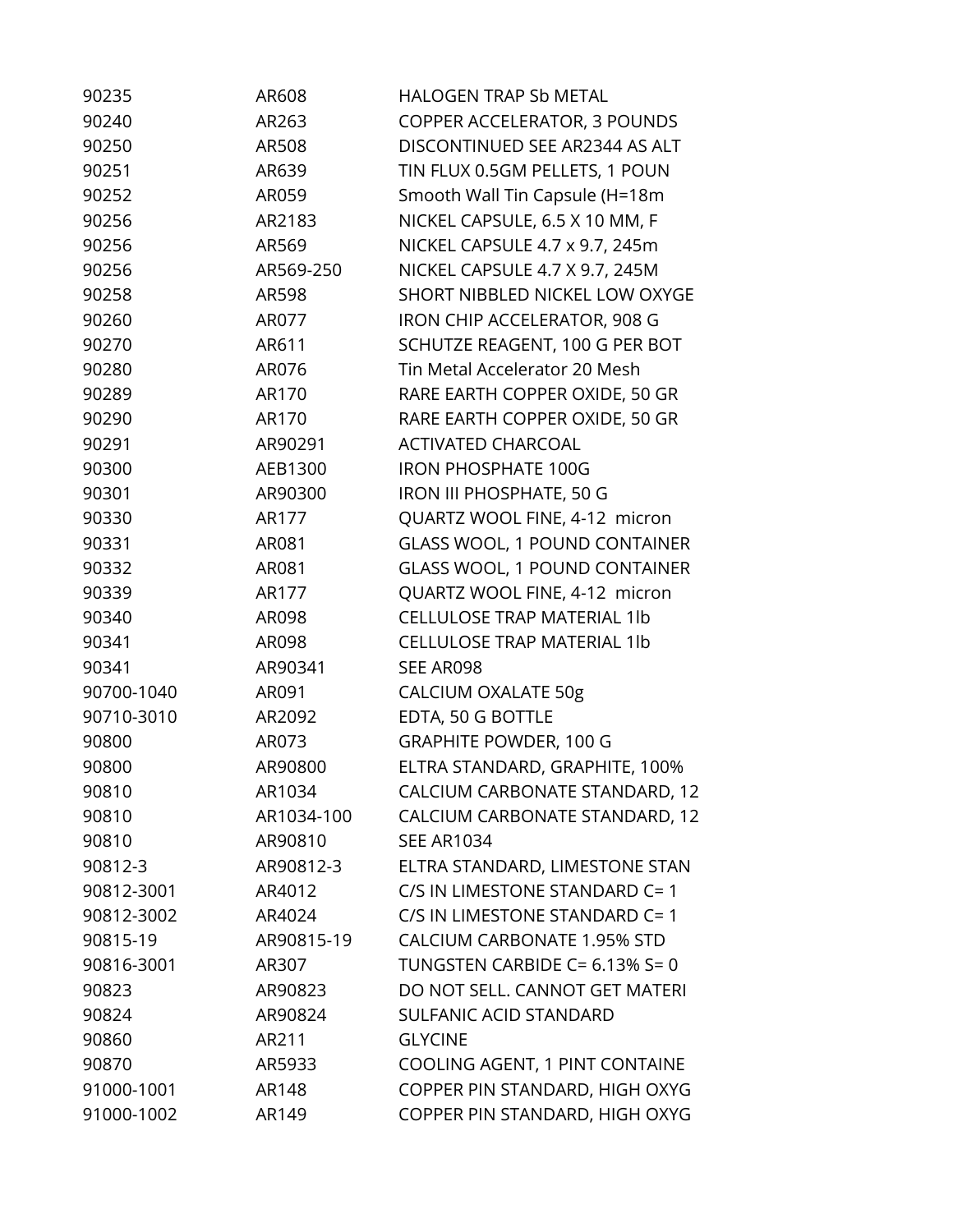| 91000-1004 | AR147      | COPPER PIN STANDARD, LOW OXYGE        |
|------------|------------|---------------------------------------|
| 91100-1001 | AR1653     | O/N IN STEEL PIN STANDARD O= 0        |
| 91100-1002 | AR645      | O/N IN STEEL PIN STANDARD O= 0        |
| 91100-1003 | AR1651     | O/N IN STEEL PIN STANDARD O= 0        |
| 91100-1004 | AR1648     | O/N IN STEEL PIN STANDARD O= 0        |
| 91100-1005 | AR1652     | O/N IN STEEL PIN STANDARD O= 0        |
| 91100-1006 | AR1656     | <b>CURRENT LOT IS LAST OF MATERIA</b> |
| 91100-1007 | AR1650     | O/N IN STEEL PIN STANDARD O= 0        |
| 91100-1010 | AR1647     | O/N IN STEEL PIN STANDARD O= 0        |
| 91100-25   | AR91100-25 | STEEL PIN STANDARD, 1 GRAM EAC        |
| 91110-1    | AR91110-1  | STEEL STANDARD, HYDROGEN, 1 G         |
| 91205-1001 | AR637      | H/O/N IN TITANIUM H=0.0013% O=        |
| 91205-1003 | AR650      | HON IN TITANIUM STANDARD H=0.0        |
| 91205-1004 | AR647      | $H/O/N$ IN TITANIUM $H= 0.0103%$ O    |
| 91205-1005 | AR649      | HON IN TITANIUM PIN STANDARD H        |
| 91400-1001 | AR546      | HYDROGEN IN STEEL PIN STANDARD        |
| 91400-1002 | AR555      | HYDROGEN IN STEEL PIN STANDARD        |
| 91400-1003 | AR556      | HYDROGEN IN STEEL PIN STANDARD        |
| 91900-1001 | AR4005     | ORE STANDARD C= 1.42% S= 1.33%        |
| 91900-1002 | AR4006     | ORE STANDARD C= 3.75% S= 3.82         |
| 92000-1    | AR92000-1  | <b>DISCONTINUED</b>                   |
| 92000-13   | AR92000-13 | STEEL CHIP STANDARD FOR CSN, F        |
| 92000-14   | AR92000-14 | ELTRA CSN STEEL STANDARD, 100G        |
| 92000-21   | AR92000-21 | ELTRA CSN STEEL STANDARD, 100G        |
| 92000-26   | AR92000-26 | DISCONTINUED. NO LONGER OFFERE        |
| 92000-3    | AR92000-3  | ELTRA STEEL CHIP STANDARD             |
| 92000-31   | AR92000-31 | ELTRA CSH STEEL STANDARD, 100G        |
| 92000-35   | AR92000-35 | ELTRA CSN STEEL STANDARD, 100G        |
| 92000-41   | AR92000-41 | ELTRA CSN STEEL STANDARD, 100G        |
| 92000-43   | AR92000-43 | ELTRA CSN STEEL STANDARD, 100G        |
| 92400-3010 | AR673      | WROUGHT IRON CHIP STANDARD C=0        |
| 92400-3020 | AR946      | C/S/N CHIP STANDARD C=0.0050%,        |
| 92400-3030 | AR958      | C/S/N CHIP STANDARD C= 0.015%         |
| 92400-3040 | AR950      | C/S/N CHIP STANDARD C= 0.053%         |
| 92400-3050 | AR951      | C/S/N CHIP STANDARD C= 0.182%         |
| 92400-3060 | AR952      | C/S/N CHIP STANDARD C= 0.482%         |
| 92400-3070 | AR953      | C/S/N CHIP STANDARD C= 0.929%         |
| 92400-3080 | AR299      | CAST IRON C=0.97% S=0.0102%,          |
| 92400-3090 | AR301      | CAST IRON C=1.99% S=0.0162%,          |
| 92400-3100 | AR304      | DUCTILE IRON C= 4.21% S= 0.021        |
| 92510-30   | AR92510-30 | ELTRA COAL STANDARD, 50 GRAMS         |
| 92510-45   | AR92510-45 | ELTRA COAL STANDARD, 50 GRAMS         |